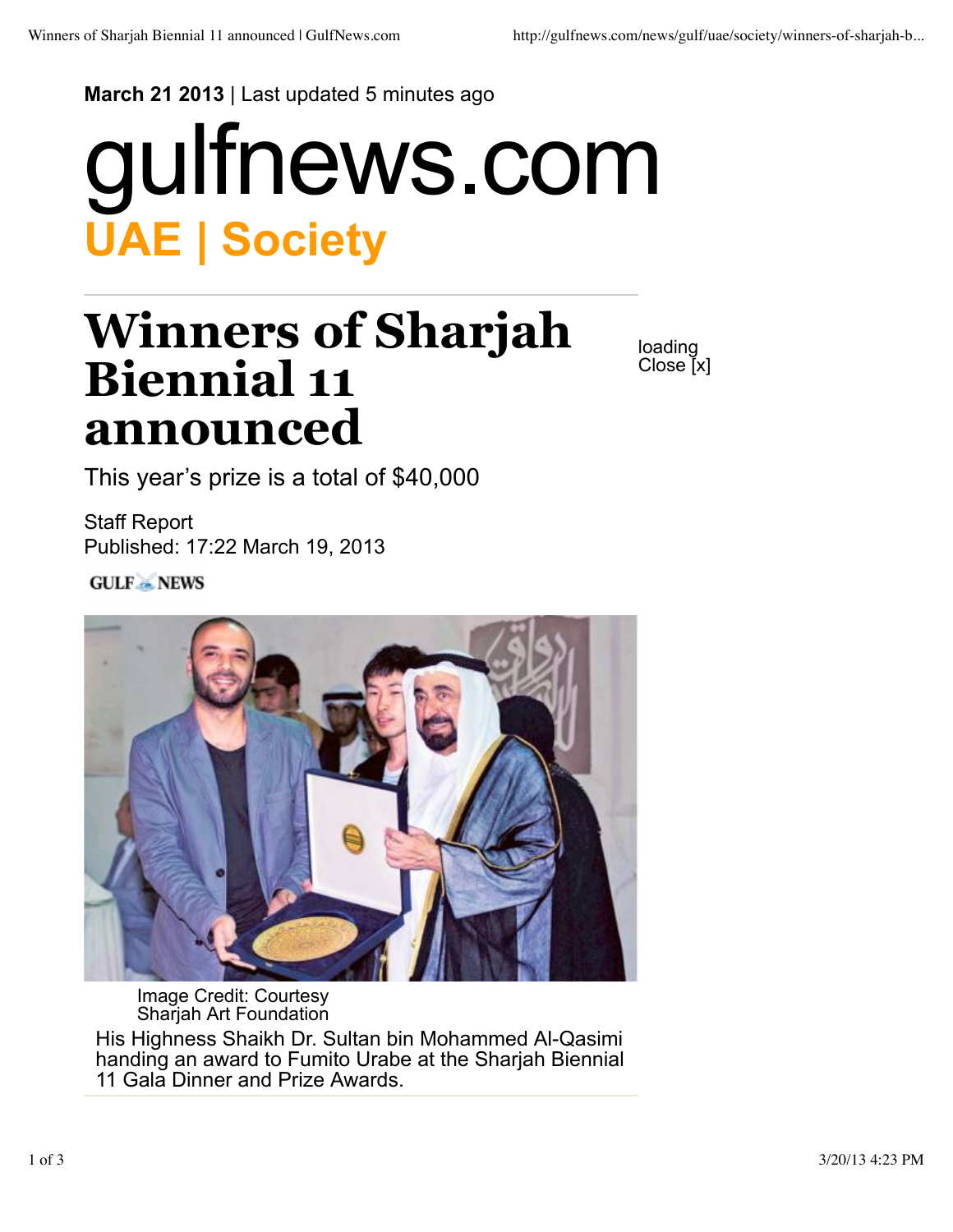Sharjah: The names of the seven prize winners of the Sharjah Biennial 11 were announced by the Sharjah Art Foundation (SAF) at the event's opening night for this year's prize totalling \$40,000.

The winners are Apichatpong Weerasethakul and Chai Siri, Tiffany Chung, Wael Shawky, Monir Shahroudy Farmanfarmaian, Magdi Mostafa, and Fumito Urabe.

The 2013 prize jurors were Bassam Al Baroni, a curator and art critic based in Alexandria, Egypt; Hu Fang, the co-founder and artistic director of Vitamin Creative Space and the Pavilion in Beijing, China; and Sarat Maharaj, Professor of Visual Art and Knowledge Systems, Lund University and the Malmö Art Academies in Sweden.

Among the winners were two artists devoted to independent and experimental film-making, Apichatpong Weerasethakul and Chai Siri who were given the award for an outstanding contribution to SB11. The artists were awarded for the video Dilbar (2013), which is a portrait of a Bangladeshi builder working on the new art spaces of the Sharjah Art Foundation.

Also awarded for their exceptional contribution to SB11 were Tiffany Chung for her ink- and oil-based coloured cartographic drawing and installation works which examined conflict, migration, urban progress, and transformation in relation to history and cultural memory, and Wael Shawky for Dictums 10:120, a multi-part project in which a chorus performs a